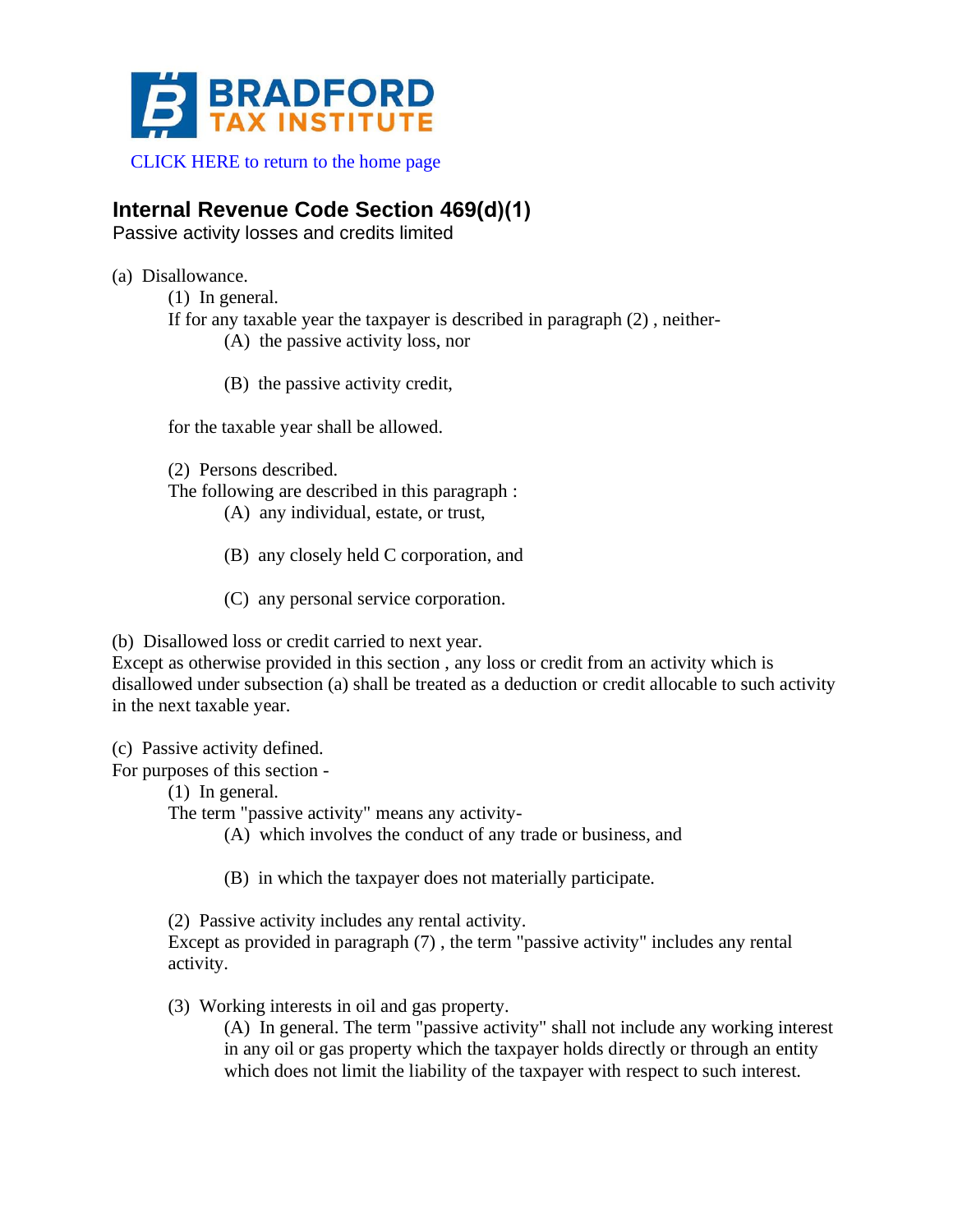(B) Income in subsequent years. If any taxpayer has any loss for any taxable year from a working interest in any oil or gas property which is treated as a loss which is not from a passive activity, then any net income from such property (or any property the basis of which is determined in whole or in part by reference to the basis of such property) for any succeeding taxable year shall be treated as income of the taxpayer which is not from a passive activity. If the preceding sentence applies to the net income from any property for any taxable year, any credits allowable under Subpart B (other than section 27 ) or D of part IV of subchapter A for such taxable year which are attributable to such property shall be treated as credits not from a passive activity to the extent the amount of such credits does not exceed the regular tax liability of the taxpayer for the taxable year which is allocable to such net income.

(4) Material participation not required for paragraphs (2) and (3) .

Paragraphs (2) and (3) shall be applied without regard to whether or not the taxpayer materially participates in the activity.

(5) Trade or business includes research and experimentation activity. For purposes of paragraph  $(1)(A)$ , the term "trade or business" includes any activity involving research or experimentation (within the meaning of section 174 ).

(6) Activity in connection with trade or business or production of income. To the extent provided in regulations, for purposes of paragraph  $(1)(A)$ , the term "trade" or business" includes-

(A) any activity in connection with a trade or business, or

(B) any activity with respect to which expenses are allowable as a deduction under section 212 .

(7) Special rules for taxpayers in real property business.

(A) In general. If this paragraph applies to any taxpayer for a taxable year- (i) paragraph (2) shall not apply to any rental real estate activity of such taxpayer for such taxable year, and

(ii) this section shall be applied as if each interest of the taxpayer in rental real estate were a separate activity.

Notwithstanding clause (ii) , a taxpayer may elect to treat all interests in rental real estate as one activity. Nothing in the preceding provisions of this subparagraph shall be construed as affecting the determination of whether the taxpayer materially participates with respect to any interest in a limited partnership as a limited partner.

(B) Taxpayers to whom paragraph applies. This paragraph shall apply to a taxpayer for a taxable year if-

(i) more than one-half of the personal services performed in trades or businesses by the taxpayer during such taxable year are performed in real property trades or businesses in which the taxpayer materially participates, and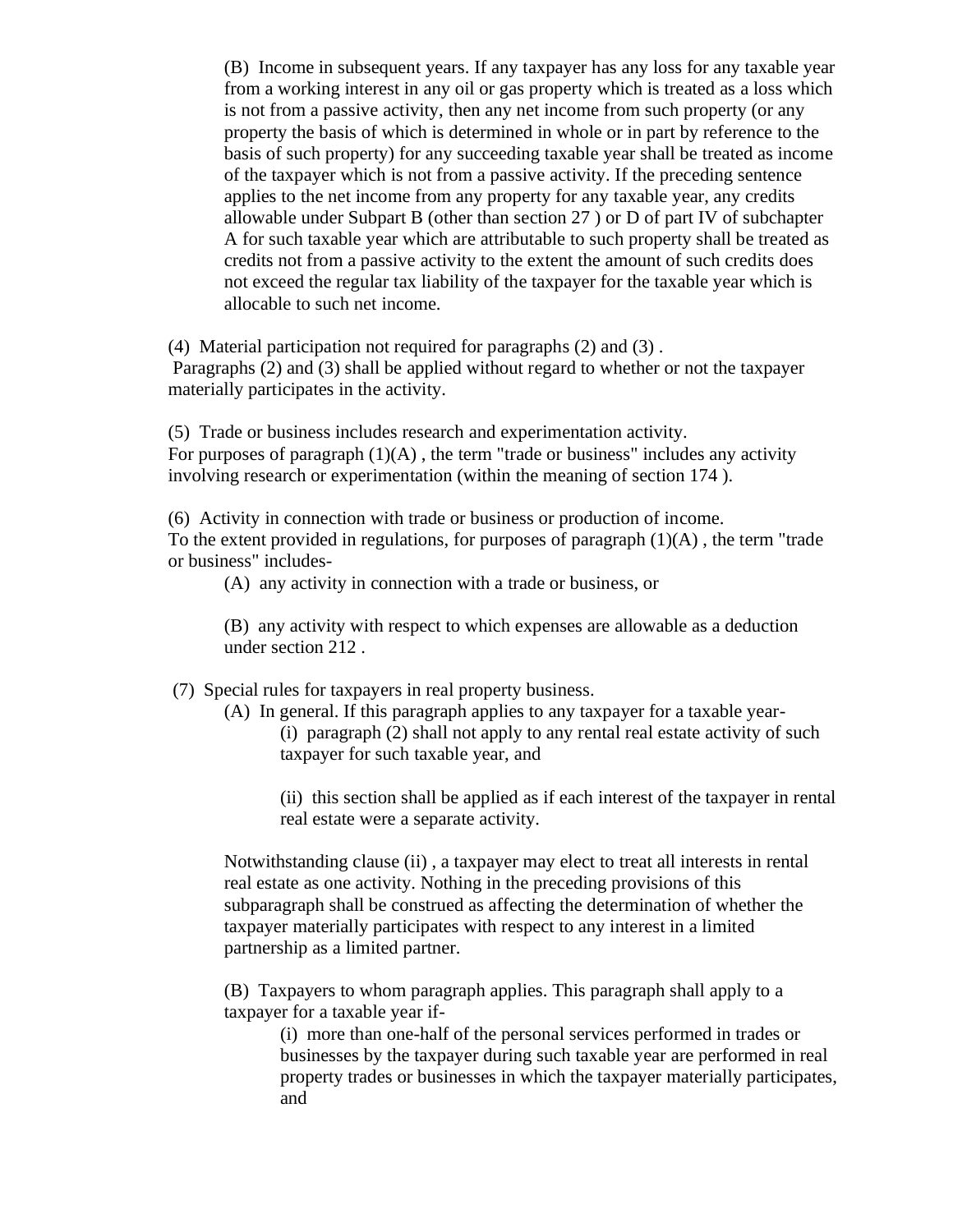(ii) such taxpayer performs more than 750 hours of services during the taxable year in real property trades or businesses in which the taxpayer materially participates.

In the case of a joint return, the requirements of the preceding sentence are satisfied if and only if either spouse separately satisfies such requirements. For purposes of the preceding sentence, activities in which a spouse materially participates shall be determined under subsection (h) .

(C) Real property trade or business. For purposes of this paragraph , the term "real property trade or business" means any real property development, redevelopment, construction, reconstruction, acquisition, conversion, rental, operation, management, leasing, or brokerage trade or business.

(D) Special rules for subparagraph (B) .

(i) Closely held C Corporations. In the case of a closely held C corporation, the requirements of subparagraph (B) shall be treated as met for any taxable year if more than 50 percent of the gross receipts of such corporation for such taxable year are derived from real property trades or businesses in which the corporation materially participates.

(ii) Personal services as an employee. For purposes of subparagraph (B) , personal services performed as an employee shall not be treated as performed in real property trades or businesses. The preceding sentence shall not apply if such employee is a 5-percent owner (as defined in section  $416(i)(1)(B)$ ) in the employer.

(d) Passive activity loss and credit defined.

For purposes of this section -

(1) Passive activity loss.

The term "passive activity loss" means the amount (if any) by which-

- (A) the aggregate losses from all passive activities for the taxable year, exceed
- (B) the aggregate income from all passive activities for such year.

(2) Passive activity credit.

The term "passive activity credit" means the amount (if any) by which-

(A) the sum of the credits from all passive activities allowable for the taxable year under-

- (i) subpart D of part IV of subchapter A, or
- (ii) subpart B (other than section 27 ) of such part IV, exceeds

(B) the regular tax liability of the taxpayer for the taxable year allocable to all passive activities.

(e) Special rules for determining income or loss from a passive activity. For purposes of this section -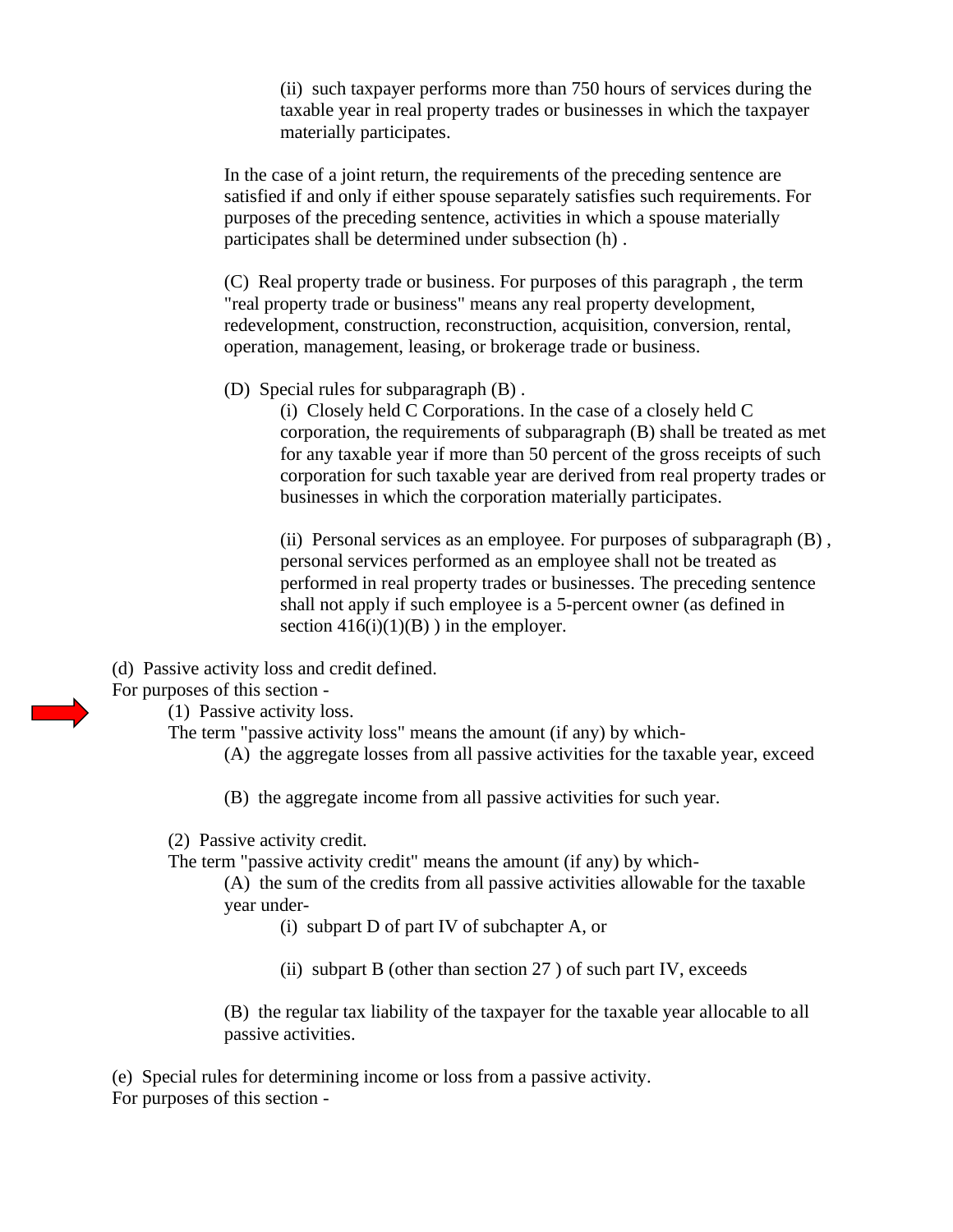(1) Certain income not treated as income from passive activity.

In determining the income or loss from any activity-

(A) In general. There shall not be taken into account-

(i) any-

(I) gross income from interest, dividends, annuities, or royalties not derived in the ordinary course of a trade or business,

(II) expenses (other than interest) which are clearly and directly allocable to such gross income, and

(III) interest expense properly allocable to such gross income, and

(ii) gain or loss not derived in the ordinary course of a trade or business which is attributable to the disposition of property-

(I) producing income of a type described in clause (i) , or

(II) held for investment.

For purposes of clause (ii) , any interest in a passive activity shall not be treated as property held for investment.

(B) Return on working capital. For purposes of subparagraph (A) , any income, gain, or loss which is attributable to an investment of working capital shall be treated as not derived in the ordinary course of a trade or business.

(2) Passive losses of certain closely held corporations may offset active income.

(A) In general. If a closely held C corporation (other than a personal service corporation) has net active income for any taxable year, the passive activity loss of such taxpayer for such taxable year (determined without regard to this paragraph )-

(i) shall be allowable as a deduction against net active income, and

(ii) shall not be taken into account under subsection (a) to the extent so allowable as a deduction.

A similar rule shall apply in the case of any passive activity credit of the taxpayer.

(B) Net active income. For purposes of this paragraph , the term "net active income" means the taxable income of the taxpayer for the taxable year determined without regard to-

(i) any income or loss from a passive activity, and

(ii) any item of gross income, expense, gain, or loss described in paragraph  $(1)(A)$ .

(3) Compensation for personal services.

Earned income (within the meaning of section  $911(d)(2)(A)$ ) shall not be taken into account in computing the income or loss from a passive activity for any taxable year.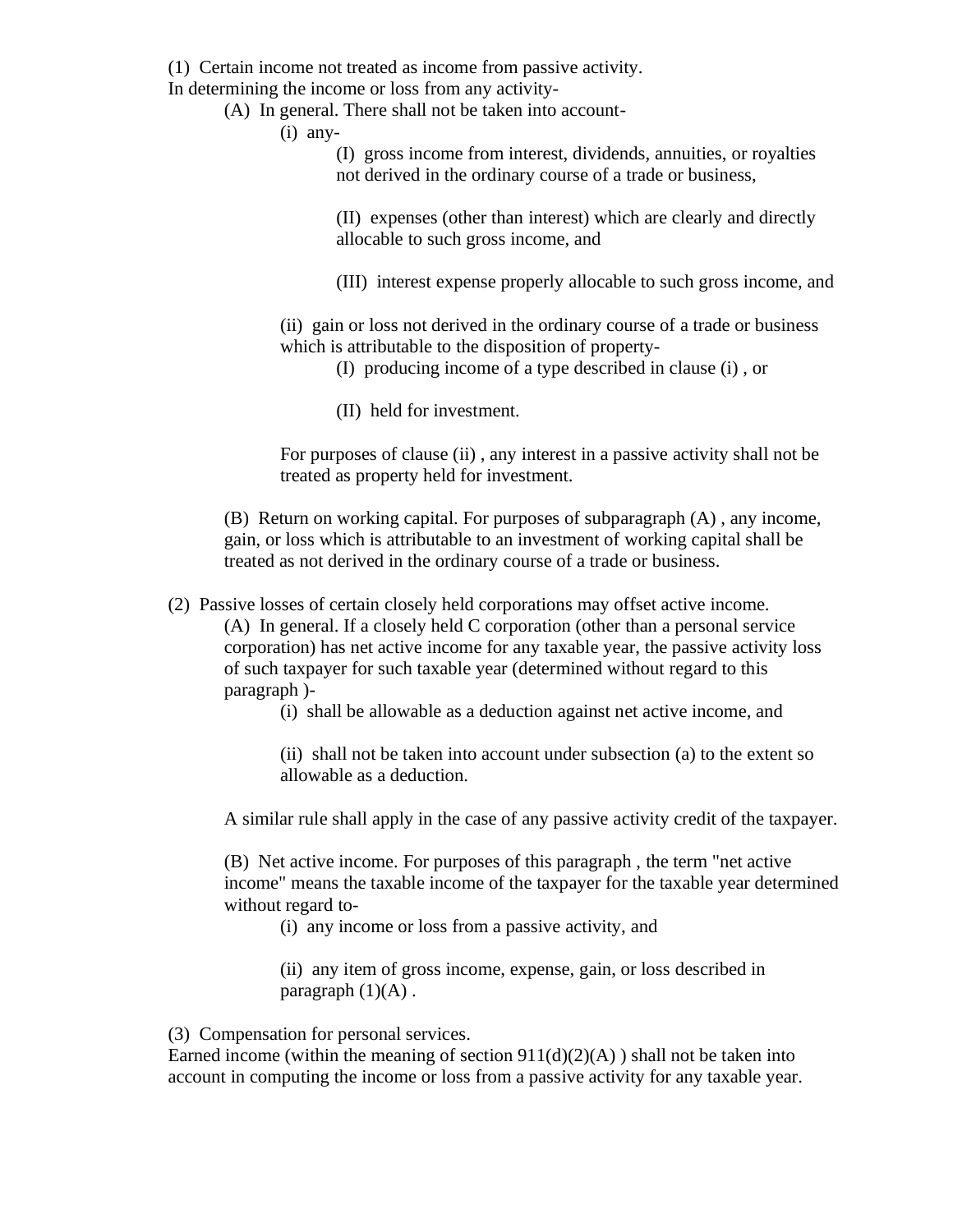(4) Dividends reduced by dividends received deduction.

For purposes of paragraphs (1) and (2) , income from dividends shall be reduced by the amount of any dividends received deduction under section 243 or 245 .

(f) Treatment of former passive activities.

For purposes of this section -

(1) In general.

If an activity is a former passive activity for any taxable year-

(A) any unused deduction allocable to such activity under subsection (b) shall be offset against the income from such activity for the taxable year,

(B) any unused credit allocable to such activity under subsection (b) shall be offset against the regular tax liability (computed after the application of paragraph (1) ) allocable to such activity for the taxable year, and

(C) any such deduction or credit remaining after the application of subparagraphs (A) and (B) shall continue to be treated as arising from a passive activity.

(2) Change in status of closely held C corporation or personal service corporation. If a taxpayer ceases for any taxable year to be a closely held C corporation or personal service corporation, this section shall continue to apply to losses and credits to which this section applied for any preceding taxable year in the same manner as if such taxpayer continued to be a closely held C corporation or personal service corporation, whichever is applicable.

(3) Former passive activity.

The term "former passive activity" means any activity which, with respect to the taxpayer-

(A) is not a passive activity for the taxable year, but

(B) was a passive activity for any prior taxable year.

(g) Dispositions of entire interest in passive activity.

If during the taxable year a taxpayer disposes of his entire interest in any passive activity (or former passive activity), the following rules shall apply:

(1) Fully taxable transaction.

(A) In general. If all gain or loss realized on such disposition is recognized, the excess of-

(i) any loss from such activity for such taxable year (determined after the application of subsection (b) ), over

(ii) any net income or gain for such taxable year from all other passive activities (determined after the application of subsection (b) ),

shall be treated as a loss which is not from a passive activity.

(B) Subparagraph (A) not to apply to disposition involving related party. If the taxpayer and the person acquiring the interest bear a relationship to each other described in section  $267(b)$  or section  $707(b)(1)$ , then subparagraph (A) shall not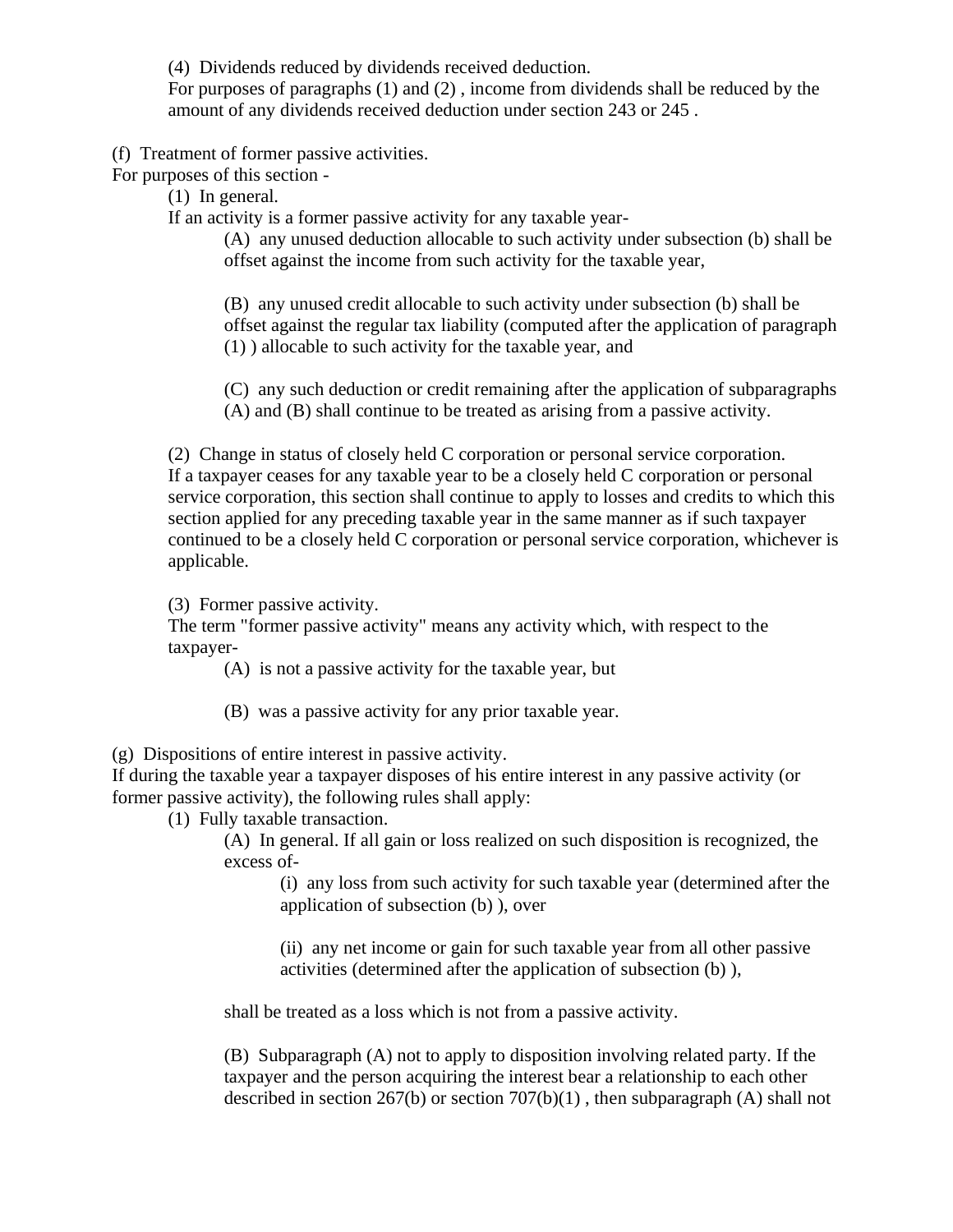apply to any loss of the taxpayer until the taxable year in which such interest is acquired (in a transaction described in subparagraph (A) ) by another person who does not bear such a relationship to the taxpayer.

(C) Income from prior years. To the extent provided in regulations, income or gain from the activity for preceding taxable years shall be taken into account under subparagraph  $(A)(ii)$  for the taxable year to the extent necessary to prevent the avoidance of this section .

(2) Disposition by death.

If an interest in the activity is transferred by reason of the death of the taxpayer-

(A) paragraph  $(1)(A)$  shall apply to losses described in paragraph  $(1)(A)$  to the extent such losses are greater than the excess (if any) of-

(i) the basis of such property in the hands of the transferee, over

(ii) the adjusted basis of such property immediately before the death of the taxpayer, and

(B) any losses to the extent of the excess described in subparagraph (A) shall not be allowed as a deduction for any taxable year.

(3) Installment sale of entire interest.

In the case of an installment sale of an entire interest in an activity to which section 453 applies, paragraph (1) shall apply to the portion of such losses for each taxable year which bears the same ratio to all such losses as the gain recognized on such sale during such taxable year bears to the gross profit from such sale (realized or to be realized when payment is completed).

(h) Material participation defined.

For purposes of this section -

(1) In general.

A taxpayer shall be treated as materially participating in an activity only if the taxpayer is involved in the operations of the activity on a basis which is-

(A) regular,

- (B) continuous, and
- (C) substantial.

(2) Interests in limited partnerships.

Except as provided in regulations, no interest in a limited partnership as a limited partner shall be treated as an interest with respect to which a taxpayer materially participates.

(3) Treatment of certain retired individuals and surviving spouses.

A taxpayer shall be treated as materially participating in any farming activity for a taxable year if paragraph (4) or (5) of section 2032A(b) would cause the requirements of section  $2032A(b)(1)(C)(ii)$  to be met with respect to real property used in such activity if such taxpayer had died during the taxable year.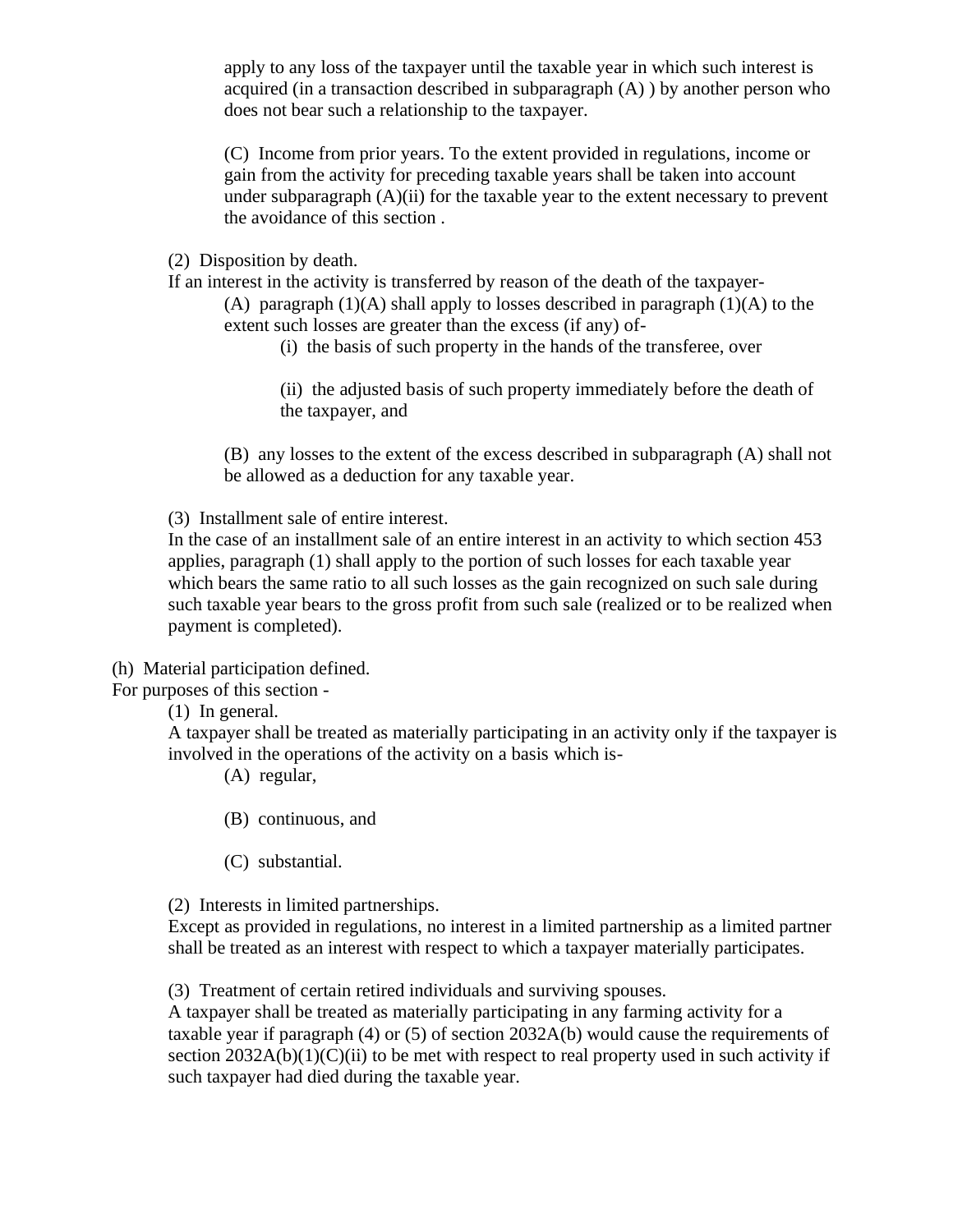(4) Certain closely held C corporations and personal service corporations.

A closely held C corporation or personal service corporation shall be treated as materially participating in an activity only if-

(A) 1 or more shareholders holding stock representing more than 50 percent (by value) of the outstanding stock of such corporation materially participate in such activity, or

(B) in the case of a closely held C corporation (other than a personal service corporation), the requirements of section  $465(c)(7)(C)$  (without regard to clause (iv) ) are met with respect to such activity.

(5) Participation by spouse.

In determining whether a taxpayer materially participates, the participation of the spouse of the taxpayer shall be taken into account.

(i) \$25,000 offset for rental real estate activities.

(1) In general.

In the case of any natural person, subsection (a) shall not apply to that portion of the passive activity loss or the deduction equivalent (within the meaning of subsection  $(j)(5)$ ) of the passive activity credit for any taxable year which is attributable to all rental real estate activities with respect to which such individual actively participated in such taxable year (and if any portion of such loss or credit arose in another taxable year, in such other taxable year).

## (2) Dollar limitation.

The aggregate amount to which paragraph (1) applies for any taxable year shall not exceed \$25,000.

(3) Phase-out of exemption.

(A) In general. In the case of any taxpayer, the \$25,000 amount under paragraph (2) shall be reduced (but not below zero) by 50 percent of the amount by which the adjusted gross income of the taxpayer for the taxable year exceeds \$100,000.

(B) Special phase-out of rehabilitation credit. In the case of any portion of the passive activity credit for any taxable year which is attributable to the rehabilitation credit determined under section 47 , subparagraph (A) shall be applied by substituting "\$200,000" for "\$100,000".

(C) Exception for low-income housing credit. Subparagraph (A) shall not apply to any portion of the passive activity credit for any taxable year which is attributable to any credit determined under section 42 .

(D) Ordering rule. Paragraph (1) shall be applied for any taxable year- (i) first, to the passive activity loss,

> (ii) second, to the portion of the passive activity credit to which subparagraph (B) and (C) does not apply,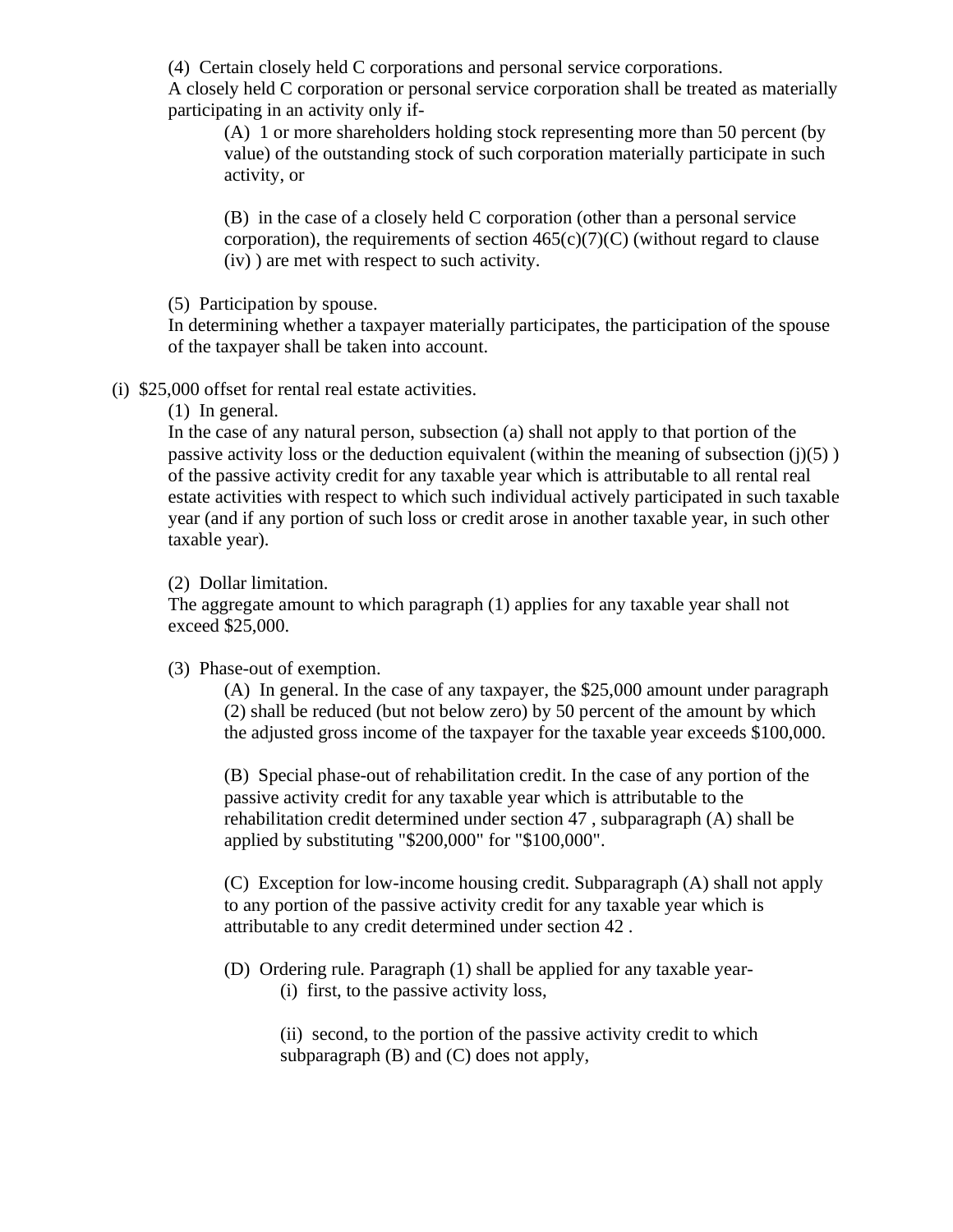(iii) third, to the portion of such credit to which subparagraph (B) applies, and

(iv) then, to the portion of such credit to which subparagraph (C) applies.

(E) Adjusted gross income. For purposes of this paragraph , adjusted gross income shall be determined without regard to-

(i) any amount includible in gross income under section 86 ,

(ii) the amounts excludable from gross income under sections 135 and 137 ,

(iii) the amounts allowable as a deduction under sections 219 , 221 , 222 , and 250 , and

(iv) any passive activity loss or any loss allowable by reason of subsection  $(c)(7)$ .

(4) Special rule for estates.

(A) In general. In the case of taxable years of an estate ending less than 2 years after the date of the death of the decedent, this subsection shall apply to all rental real estate activities with respect to which such decedent actively participated before his death.

(B) Reduction for surviving spouse's exemption. For purposes of subparagraph (A) , the \$25,000 amount under paragraph (2) shall be reduced by the amount of the exemption under paragraph (1) (without regard to paragraph (3) ) allowable to the surviving spouse of the decedent for the taxable year ending with or within the taxable year of the estate.

(5) Married individuals filing separately.

(A) In general. Except as provided in subparagraph (B) , in the case of any married individual filing a separate return, this subsection shall be applied by substituting-

(i) "\$12,500" for "\$25,000" each place it appears,

(ii) "\$50,000" for "\$100,000" in paragraph  $(3)(A)$ , and

- (iii) " $$100,000$ " for " $$200,000$ " in paragraph (3)(B).
- (B) Taxpayers not living apart. This subsection shall not apply to a taxpayer who- (i) is a married individual filing a separate return for any taxable year, and

(ii) does not live apart from his spouse at all times during such taxable year.

(6) Active participation.

(A) In general. An individual shall not be treated as actively participating with respect to any interest in any rental real estate activity for any period if, at any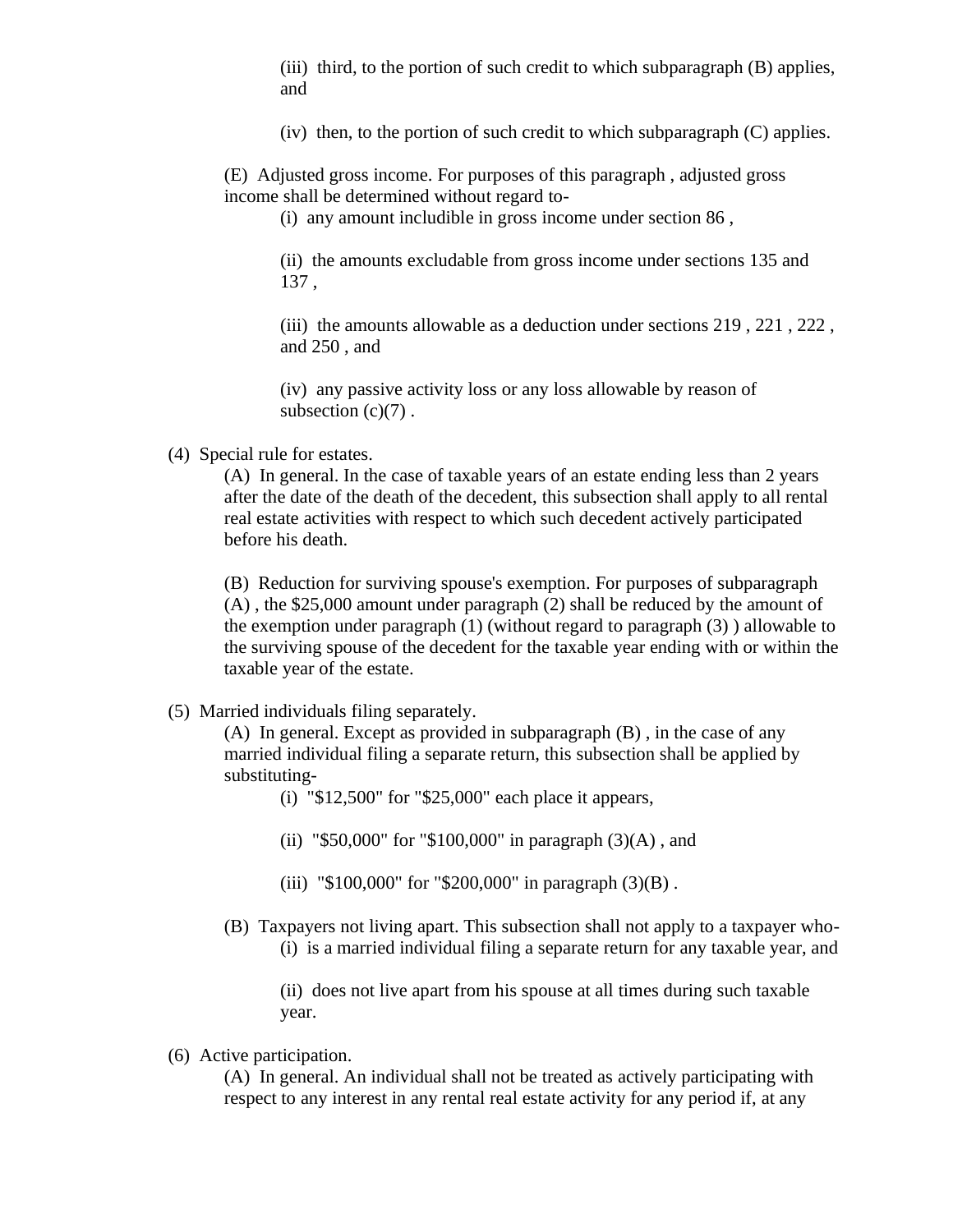time during such period, such interest (including any interest of the spouse of the individual) is less than 10 percent (by value) of all interests in such activity.

(B) No participation requirement for low-income housing or rehabilitation credit. Paragraphs (1) and (4)(A) shall be applied without regard to the active participation requirement in the case of-

(i) any credit determined under section 42 for any taxable year, or

(ii) any rehabilitation credit determined under section 47 ,

(iii) Repealed.

(C) Interest as a limited partner. Except as provided in regulations, no interest as a limited partner in a limited partnership shall be treated as an interest with respect to which the taxpayer actively participates.

(D) Participation by spouse. In determining whether a taxpayer actively participates, the participation of the spouse of the taxpayer shall be taken into account.

(j) Other definitions and special rules.

For purposes of this section -

(1) Closely held C corporation.

The term "closely held C corporation" means any C corporation described in section  $465(a)(1)(B)$ .

(2) Personal service corporation.

The term "personal service corporation" has the meaning given such term by section  $269A(b)(1)$ , except that section  $269A(b)(2)$  shall be applied-

(A) by substituting "any" for "more than 10 percent", and

(B) by substituting "any" for "50 percent or more in value" in section  $318(a)(2)(C)$ .

A corporation shall not be treated as a personal service corporation unless more than 10 percent of the stock (by value) in such corporation is held by employee-owners (within the meaning of section  $269A(b)(2)$ , as modified by the preceding sentence).

(3) Regular tax liability.

The term "regular tax liability" has the meaning given such term by section 26(b) .

(4) Allocation of passive activity loss and credit.

The passive activity loss and the passive activity credit (and the \$25,000 amount under subsection (i) ) shall be allocated to activities, and within activities, on a pro rata basis in such manner as the Secretary may prescribe.

(5) Deduction equivalent.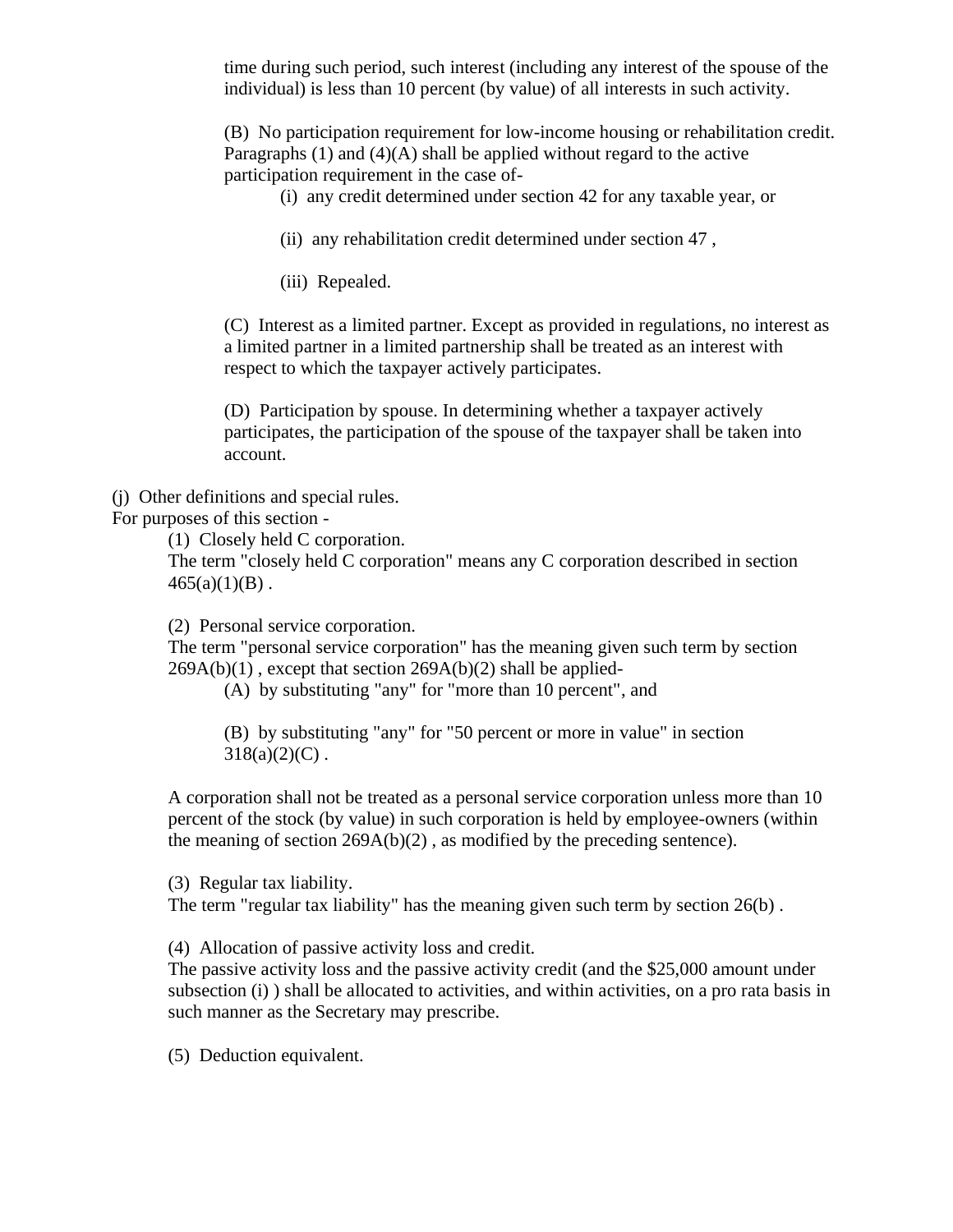The deduction equivalent of credits from a passive activity for any taxable year is the amount which (if allowed as a deduction) would reduce the regular tax liability for such taxable year by an amount equal to such credits.

(6) Special rule for gifts.

In the case of a disposition of any interest in a passive activity by gift-

(A) the basis of such interest immediately before the transfer shall be increased by the amount of any passive activity losses allocable to such interest with respect to which a deduction has not been allowed by reason of subsection (a) , and

(B) such losses shall not be allowable as a deduction for any taxable year.

(7) Qualified residence interest.

The passive activity loss of a taxpayer shall be computed without regard to qualified residence interest (within the meaning of section 163(h)(3) ).

(8) Rental activity.

The term "rental activity" means any activity where payments are principally for the use of tangible property.

(9) Election to increase basis of property by amount of disallowed credit. For purposes of determining gain or loss from a disposition of any property to which subsection  $(g)(1)$  applies, the transferor may elect to increase the basis of such property immediately before the transfer by an amount equal to the portion of any unused credit allowable under this chapter which reduced the basis of such property for the taxable year in which such credit arose. If the taxpayer elects the application of this paragraph , such portion of the passive activity credit of such taxpayer shall not be allowed for any taxable year.

(10) Coordination with section 280A .

If a passive activity involves the use of a dwelling unit to which section  $280A(c)(5)$ applies for any taxable year, any income, deduction, gain, or loss allocable to such use shall not be taken into account for purposes of this section for such taxable year.

(11) Aggregation of members of affiliated groups.

Except as provided in regulations, all members of an affiliated group which files a consolidated return shall be treated as 1 corporation.

(12) Special rule for distributions by estates or trusts.

If any interest in a passive activity is distributed by an estate or trust-

(A) the basis of such interest immediately before such distribution shall be increased by the amount of any passive activity losses allocable to such interest, and

(B) such losses shall not be allowable as a deduction for any taxable year.

(k) Separate application of section in case of publicly traded partnerships.

(1) In general.